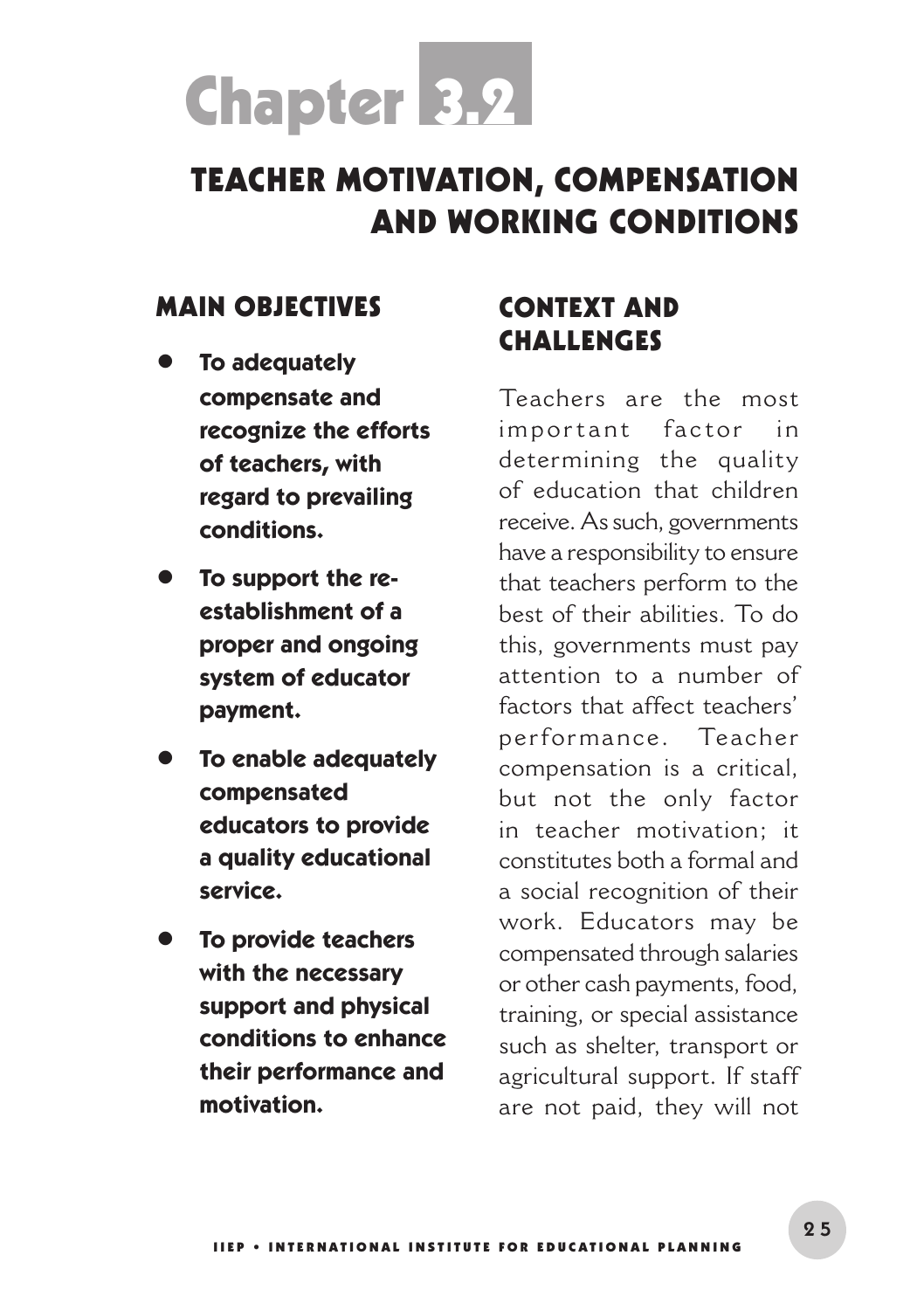teach regularly or will leave the profession; if compensation is irregular, or frequently withheld, teacher motivation may be affected. Therefore, an established teacher compensation system helps to stabilize the education system and decreases teacher absenteeism and turnover. As discussed in the *Guidebook*, *Chapter 3.4*, 'Teacher training: teaching and learning methods', compensation protects the investment made in teacher training programmes*,* especially those that focus on relevant and meaningful sensitization, methodology and new topic areas where trained teachers are usually difficult to find.

In addition to compensation, teachers are motivated by a range of other factors including:

- Dedication to the profession and teaching children. **•**
- Success in the classroom professional rewards of seeing **•** children achieve.
- Status in their communities from exercising a respected **•** profession.
- Training and mentoring, particularly recognized and **•** certificated in-service training.
- Appropriate working conditions including issues such as the **•** number of hours taught each week; the number of students in the classroom, support of the head-teacher, availability of teaching and learning materials, parental involvement and support, clear school policies and guidelines and the physical condition of the learning space/classroom.
- The prospect of promotion and career advancement. **•**

In situations of emergency, the challenges of teacher compensation, motivation and working conditions become more complex. Frequently, government systems break down and education budgets – many of which were limited before the emergency – are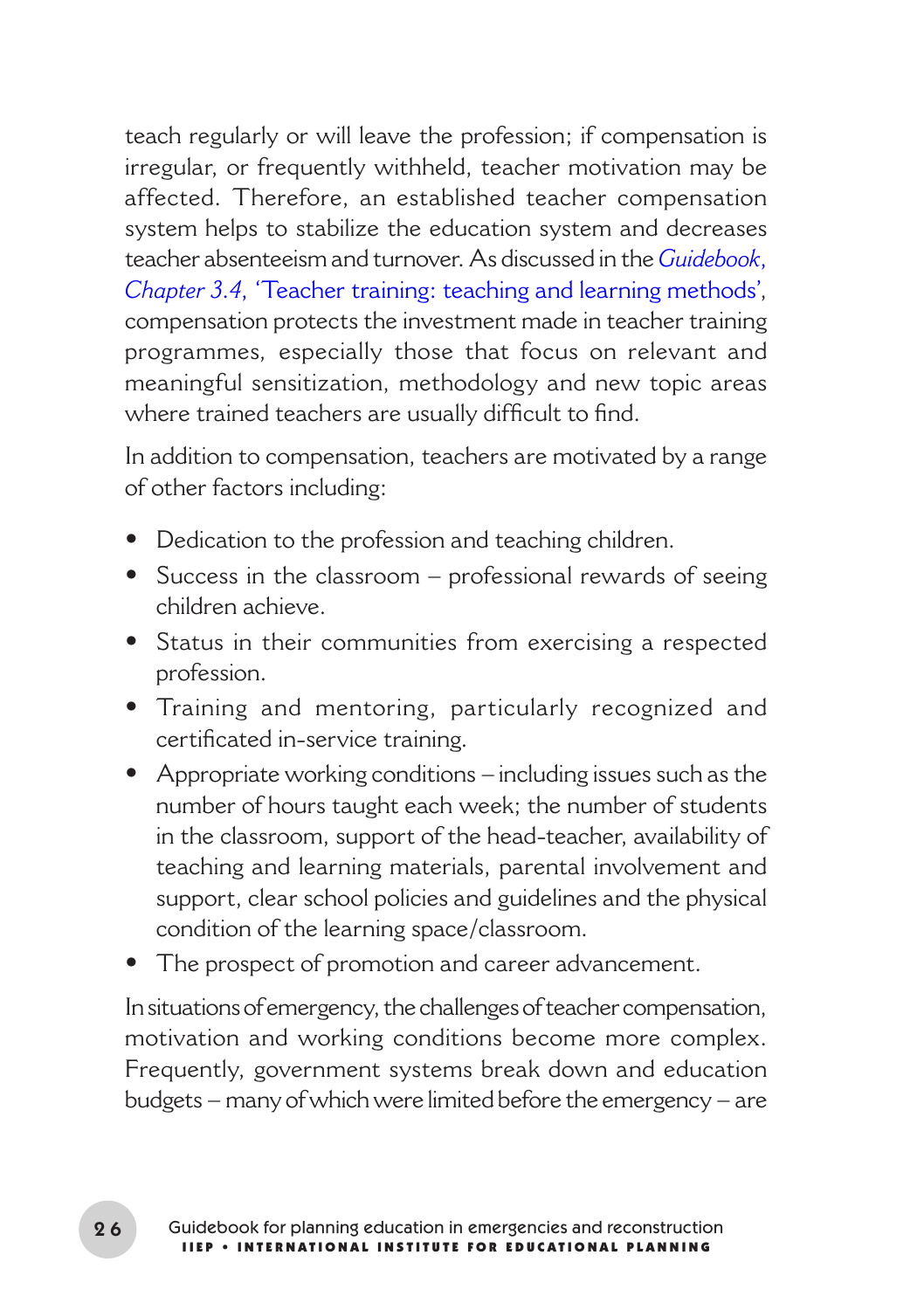reduced even further. Therefore, although the government is responsible for paying teachers, salaries may be in arrears, and as a result of the economic disruption, there may be a lack of a tax base to pay teachers. Returnee teachers who were employed by the government in a specific region before the conflict may be unable to access their salaries in the areas to which they return (see also the *Guidebook*, *Chapter 3.1*, 'Identification, selection and recruitment of teachers and education workers'). Teachers often do not receive any form of compensation for months. Initially teachers may work voluntarily, but they will quickly want some form of remuneration for their services. Therefore, there is a need to establish a compensation/incentive system as soon as possible and unless this is prioritized, there will be high levels of turnover as teachers leave the profession in search of other employment. Where necessary (to support their families), teachers may take on other work in addition to teaching, reducing standards and teacher attendance.

At the same time, teachers may work in increasingly difficult conditions with overcrowded classes, no educational materials and in schools where the buildings have been damaged or destroyed. Often they will be forced to teach in temporary or open-air classrooms with a severe lack of resources. They may be targeted by armed groups or there may be insecurity that decreases their motivation. Teachers in insecure areas may experience high levels of stress due to the insecurity – they may have witnessed atrocities; or family members, students or colleagues may have been killed or are missing. They may also have to deal with traumatized and disturbed students.

In such situations, governments will often turn to the international community for support in providing educational assistance to displaced and war-affected populations. Even when such assistance is provided, however, governments must still play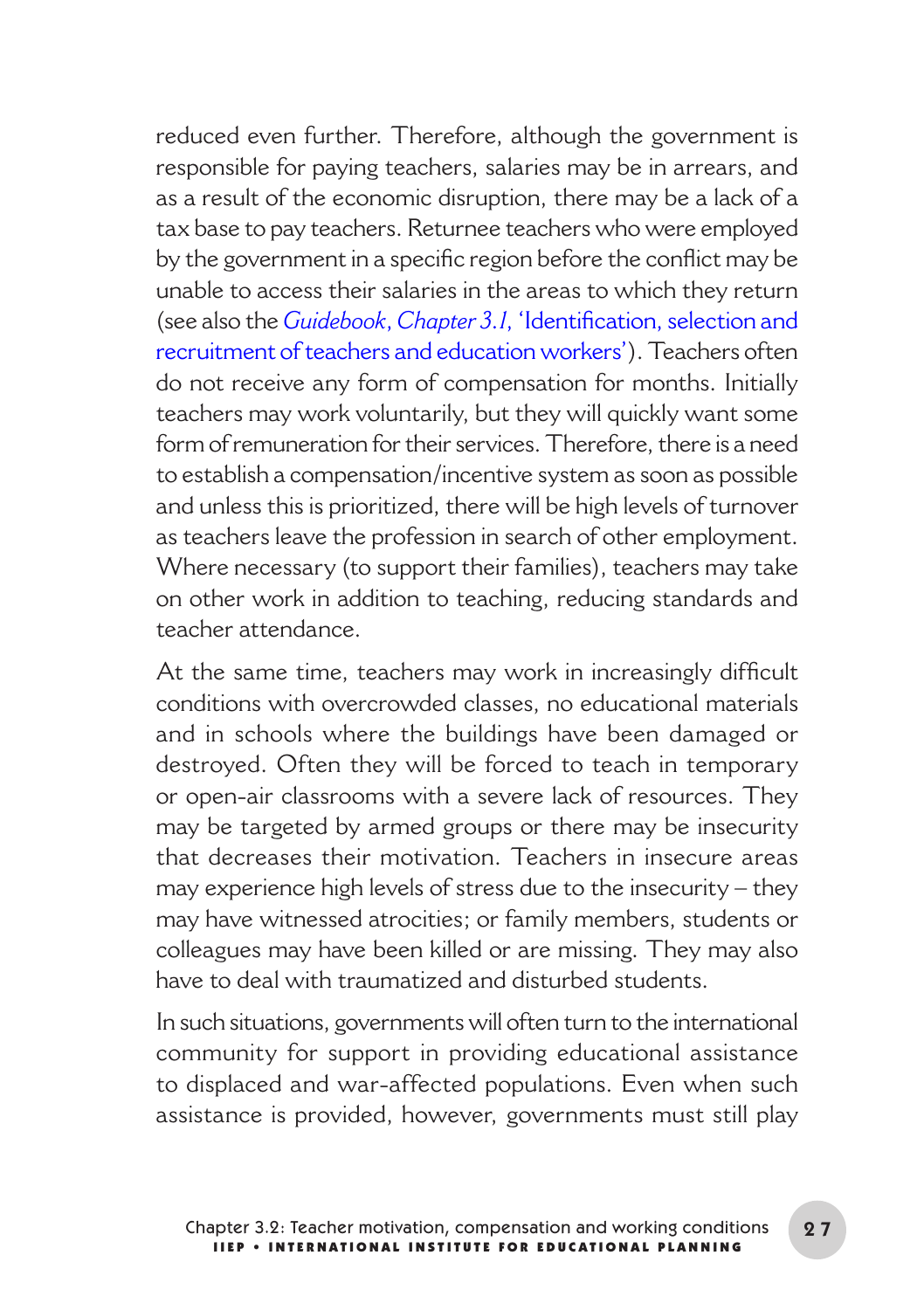a role in the provision of education to their citizens and to refugees in their country.' United Nations agencies and NGOs may support educational initiatives as an interim measure to supplement the government's efforts, but coordination may be difficult, especially where distances are considerable, or when communications are disrupted. Issues such as compensation of refugee or IDP teachers have an impact on local economies and can create tensions among government educators if, for example, displaced teachers receive a higher salary or have better working conditions. Compensation scales of international organizations can also have a long-term impact on national education budgets. Therefore, government educational authorities must be involved in the development of emergency education programmes to avoid later, unintended consequences.

Often, in refugee situations, little financial support will come from the asylum or home government to pay for education programmes. Therefore, these are often partially or completely supported by the international community. Refugee teachers will likely receive 'incentives' rather than 'salaries' as it is recognized that they are not being fully compensated for their services. There will be a need to harmonize teacher compensation with that of other relief workers. Salaries should not exceed those of local teachers in the host country or teacher salary scales in the country of origin (this rule may not be practicable where the education system in the emergency-affected country is not functioning properly). This is to avoid disparities between groups, the provocation of tensions and the creation of unsustainable funding arrangements.

1 Countries that are signatories to the 1951 *[Convention relating to the status](http://www.unhcr.org/protect/PROTECTION/3b66c2aa10.pdf)  [of refugees](http://www.unhcr.org/protect/PROTECTION/3b66c2aa10.pdf)* have an obligation to admit refugees to the compulsory stage of education alongside nationals, but in many impoverished countries, schools in the refugee-receiving areas cannot accommodate them. Governments therefore facilitate the provision of refugee education by other providers such as NGOs, often funded by UNHCR and bilateral donors.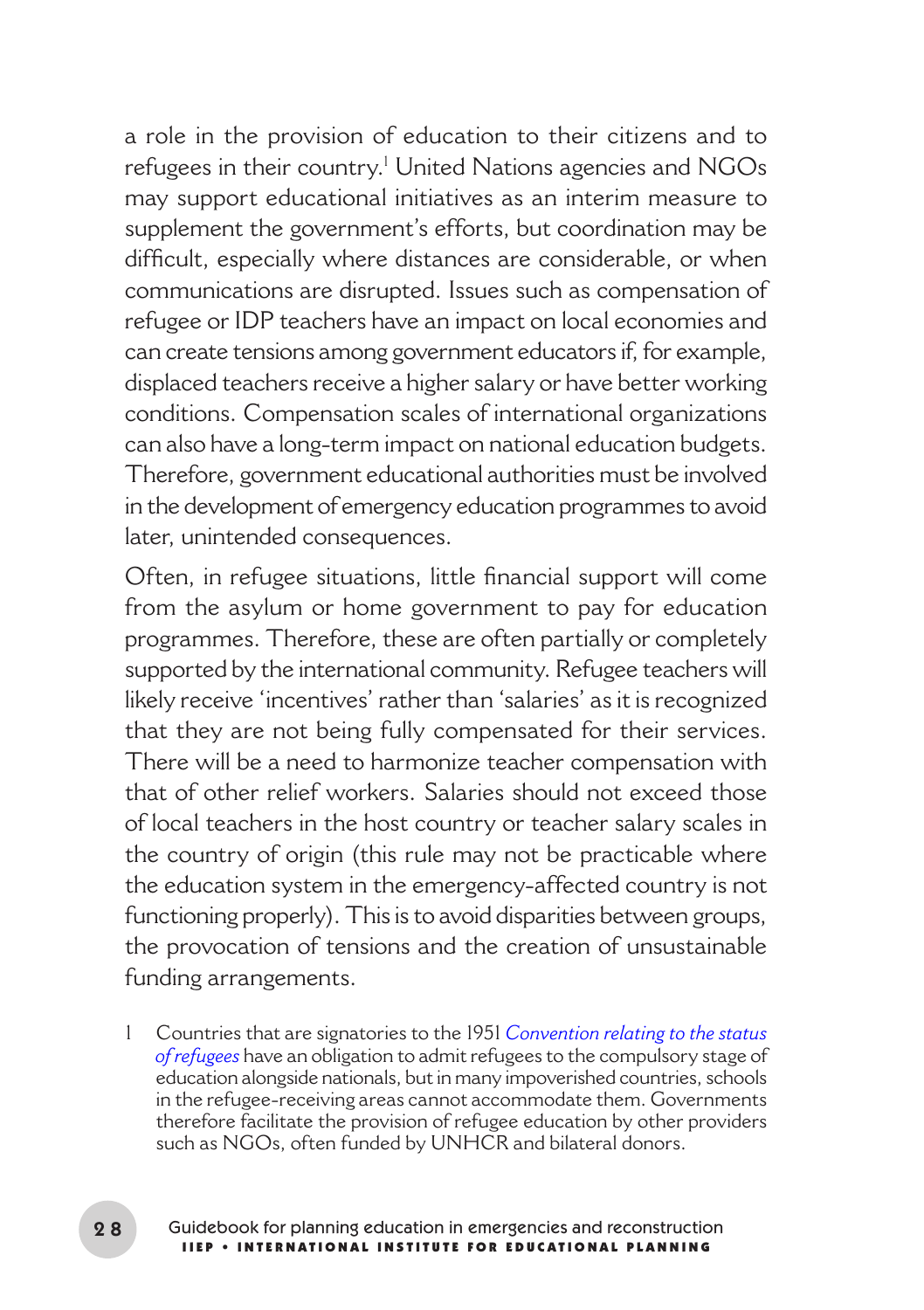As repatriation/return approaches, the government will need to reassume responsibility for teachers' salaries. Educational authorities must consider how the system will absorb new/ more teachers and how/whether the education budget can accommodate the increase.

This chapter is specifically focused on issues related to teacher motivation, compensation and working conditions. Readers are encouraged to also review the *Guidebook*, *Chapter 2.6*, 'Learning spaces and school facilities', *Chapter 3.4*, 'Teacher training: teaching and learning methods', *Chapter 4.8*, 'Textbooks, educational materials and teaching aids' and *Chapter 5.5*, 'Community participation', since each of these issues also has an effect on teacher motivation and working conditions.

### SUGGESTED STRATEGIES

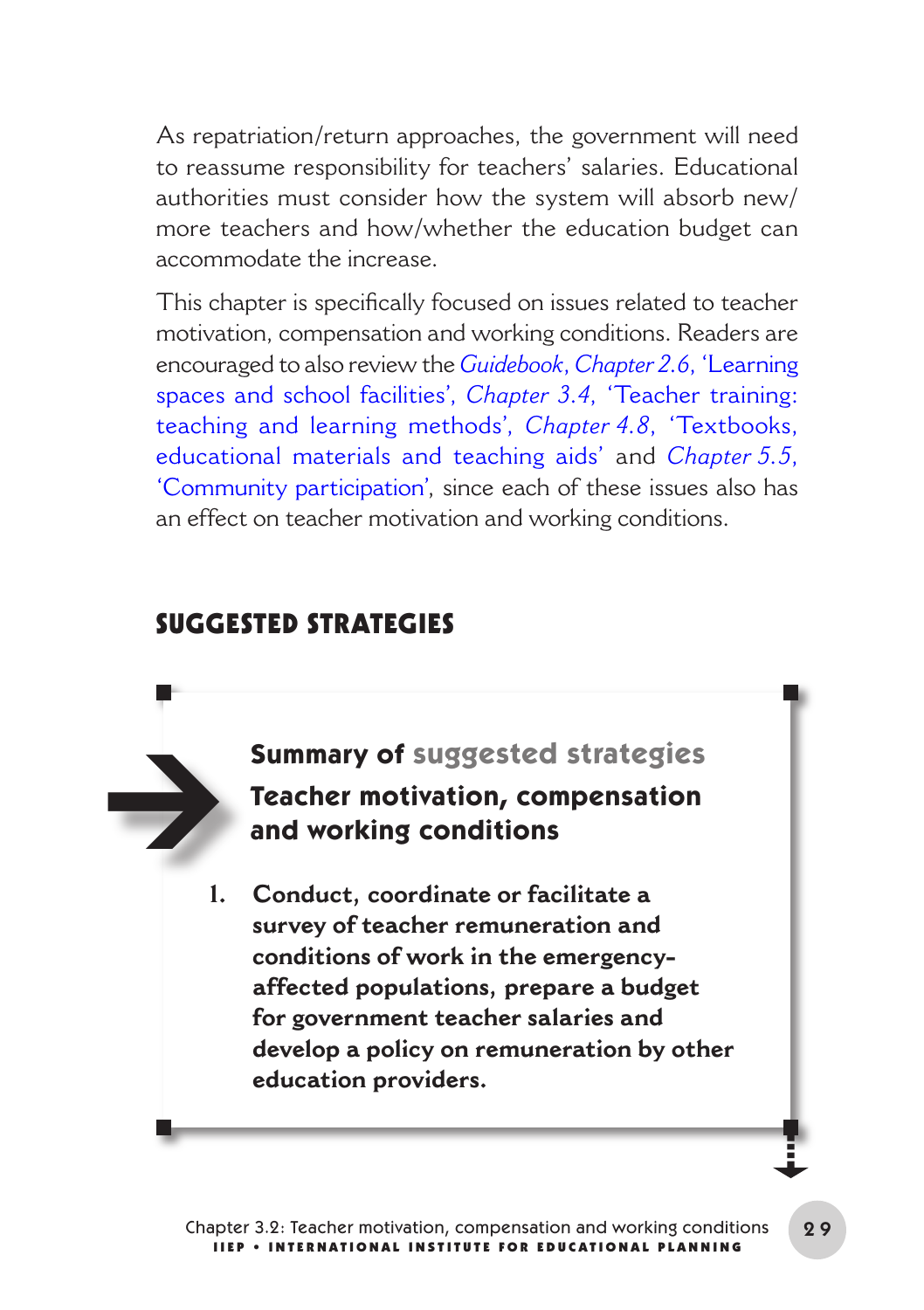- **2. Consider non-monetary forms of support that can be provided to increase teachers' motivation, in addition to salaries/cash payments.**
- **3. Consider initiatives to encourage community support of teachers.**
- **4. Review financial control systems related to teacher payment.**
- **5. In situations where teachers or educated people have fled persecution, ensure that payroll lists cannot be used as a means of identifying and targeting individuals.**

#### **Guidance notes**

**1. Conduct, coordinate or facilitate a survey of teacher remuneration and conditions of work in the emergency-affected populations, prepare a budget for government teacher salaries and develop a policy on remuneration by other education providers.** 

(See also the 'Tools and resources' section: ['INEE minimum](#page-13-0)  [standards' f](#page-13-0)or more information on teachers' salaries and working conditions.)

Review the government pay scale, and current levels of **•**payment, for teachers and other education workers in emergency-affected areas.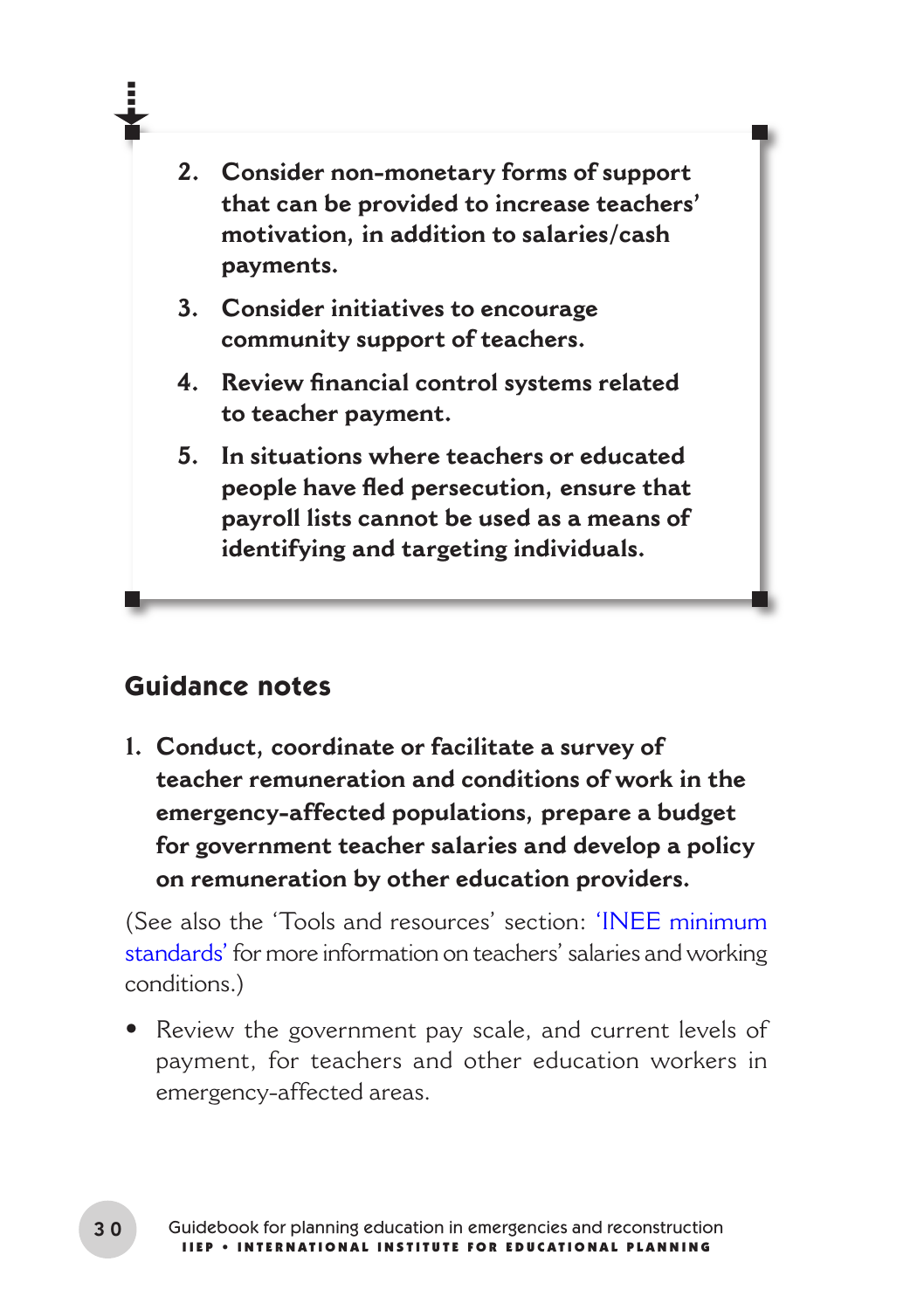- Are teachers leaving the schools? Why? Are they getting more pay elsewhere? If so, how much?
- What are teachers' other sources of income? Can these be enhanced or can the pay scale be adjusted upwards?
- Payment or compensation scales should take into account policies of non-discrimination by gender, ethnic or religious group, or disability, i.e. equal pay for equal work. Make sure that the system of payment is based on:
	- Qualifications.
	- Training.
	- Previous teaching experience (if this can be validated).
- Does the pay scale allow unqualified teachers to qualify for higher salaries once they are trained?
- Determine short-, medium- and long-term impacts of teacher **•** compensation scales (See also the *Guidebook, Chapter 3.1*, 'Identification, selection and recruitment of teachers and education workers' and *Chapter 5.*8, 'Budget and financial management'.)
	- Calculate the overall impact on the education budget of changing the pay scale and/or hiring additional teachers. As the number of qualified teachers increases, the budget will increase accordingly and new funds must be made available.
	- Consider the long-range implications of salary scales. A low salary scale can be adjusted upwards, while a high salary scale can only be lowered with great difficulty.
- Determine whether there are sufficient funds available to pay **•** government teachers affected by emergency or post-conflict conditions.
- **•** If necessary, seek outside support from the United Nations, World Bank, bilateral donors.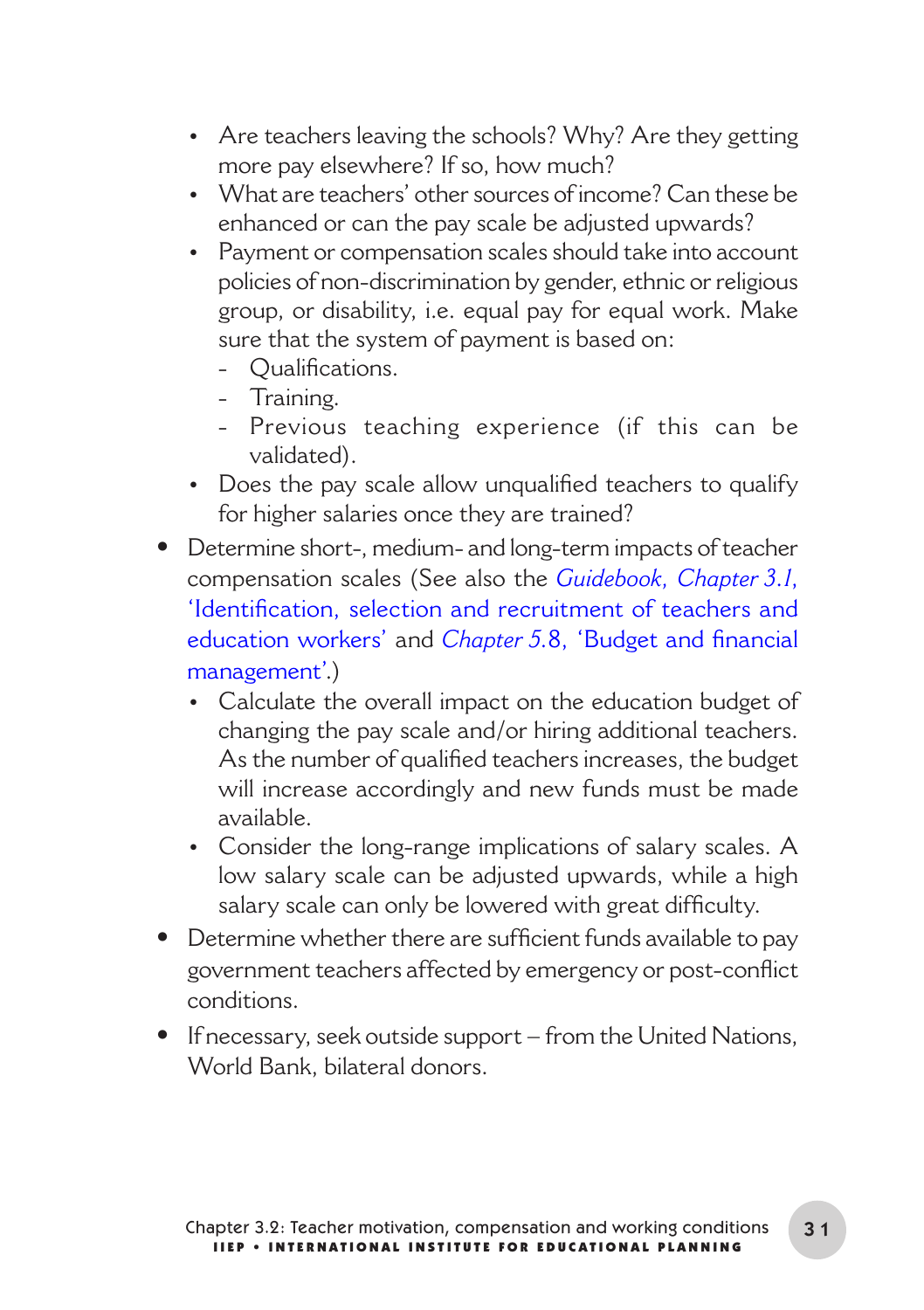#### TEACHER SALARIES IN RECONSTRUCTION

The single largest cost item in any education system is the salary bill for teachers, accounting for more than 70 per cent of recurrent spending in most developing countries. Across these countries, there is wide variation in average annual salaries, typically ranging from 0.6 to 9.6 times per capita gross domestic product (GDP). An appropriate target for developing country ministries of education by 2015 is 3.5 times per capita GDP, as this is a sustainable level of expenditure. Because the average level of teacher salaries is a very politically sensitive issue, the pace at which that target figure may be reached will vary from country to country.

For countries below the target, where average salaries need to be raised, the political dynamics are easier. Given the positive impact on system quality such a change could have, it would be desirable to implement such a reform as quickly as possible. Unlike other parameters (such as lowering the pupil-teacher ratio, which requires additional classroom construction), it is also technically possible to implement an upward salary adjustment almost immediately. And, given the political popularity of such a move, implementing it sooner rather than later could help consolidate support for a reform programme as a whole.

The major constraint to this particular reform is fiscal sustainability, not political opposition. But as countries' adoption of needed reforms, such as salary adjustment, would constitute a credible plan for EFA attainment, it is justifiable that any resulting financing gaps would be supported by international donors.

It is essential that such a reform be implemented in an intelligent manner that would maximize the positive impact on schooling quality — for example, by establishing new and higher standards, weeding out the weakest performers, introducing a structure of incentives to reward performance, and putting in place stringent processes for new teacher selection.

The size of the upward adjustment, which is very significant in some cases, raises obvious questions about the realism of assuming that such a change could be implemented for one segment of the civil service in isolation.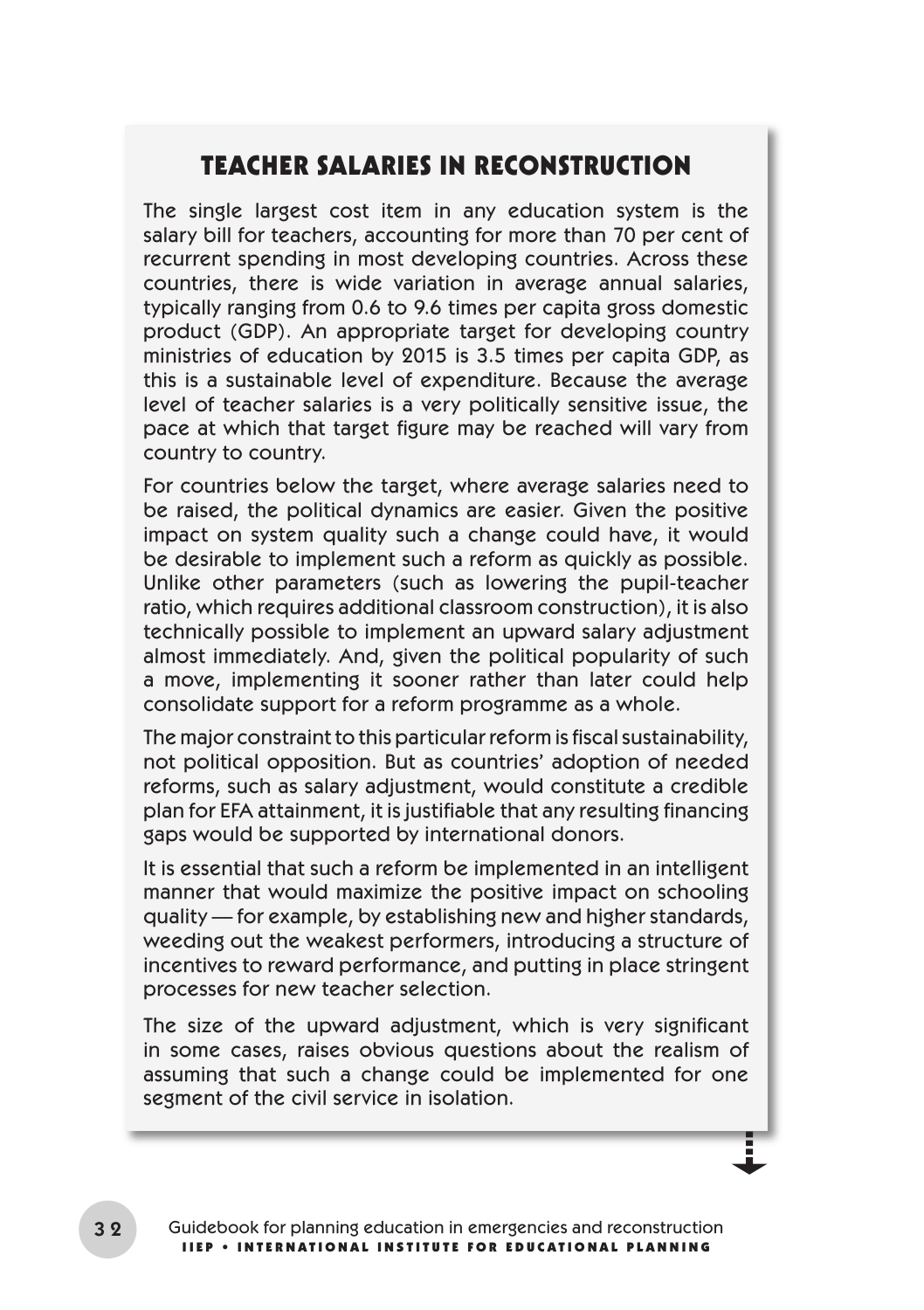Because raising average salaries can be expected to improve the quality of the teaching force as well as reduce absenteeism, stimulate greater accountability for teaching effectiveness, and create incentives for high performance or deployment to remote areas, it is considered a quality improvement in countries with salaries currently below the target.

ă.

For countries with teacher salaries above the target level of 3.5 times per capita GDP, the adjustment downward is considered an efficiency improvement. Since it is legally and politically impossible in most contexts to reduce the salaries of civil servants, this reform must be implemented in an especially gradual way. It should be assumed that a new cadre of teachers is recruited at the pace of new classroom construction and paid at the target level of 3.5 times the per capita GDP, and that all recruitment of higher-paid civil-service teachers is suspended. A number of countries in francophone Africa and elsewhere have in fact implemented such a reform in teacher contracting and have generally found no shortage of well-qualified candidates willing to work at the lower salary level, suggesting that the higher salary is not (or is no longer) an efficiency wage in these economies. However, the longer-term impact of this reform on teacher motivation and performance and student learning, as well as its political sustainability, are still open questions and merit further research.

Incumbent teachers should continue to be paid on their current salary scale, but over time their weight in the overall salary bill will diminish through retirement. Thus, the average salary will approach the target level.

Source: Adapted from Bruns et al. [\(2003: 74-75\)](#page-21-0)

- Develop a policy for remuneration by other education **•** providers, e.g. NGOs.
- Coordinate pay scales with the organizations involved. (See **•**also the ['Tools and resources'](#page-13-0) section for ideas on how NGOs can support education in emergencies, and the *Guidebook, Chapter 5.10*, 'Donor relations and funding mechanisms'.)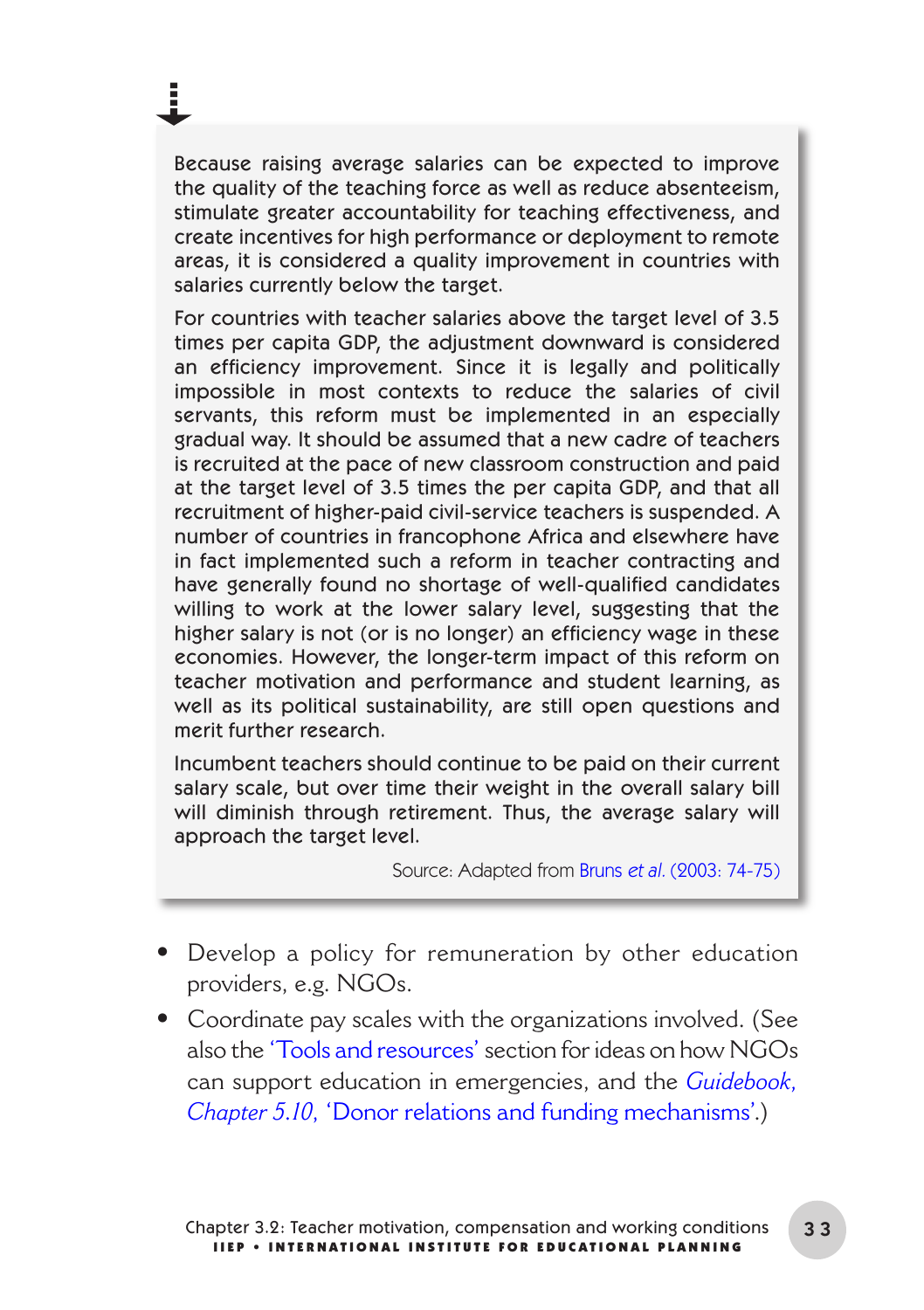- Inform outside agencies of the government's pay scale.
- In refugee situations, is there a government or refugee camp salary scale in place?
	- How do the salaries of teachers/facilitators and educational staff compare to those of local, government teachers?
	- How do salaries compare to those of teachers in the refugees' home country? (This will have an impact on their eventual return.)
	- When developing a salary scale for refugee teachers, the base wage should not be less than the earnings of unskilled labour and petty traders in order to avoid teacher turnover. If the salary or incentives are too high, however, a precedent may be set that prevents the government and NGOs from implementing services in the future, and may deter repatriation.
	- Ideally, salary scales in the education and health sectors (the two largest employers in crisis situations) should be the same to avoid strikes and riots later.
	- Wherever possible, it is better to delay the establishment of a monetary increase every year and explore alternatives such as the provision of tools, seeds or rucksacks to teachers
- In some instances, three pay scales must be developed to accommodate hiring:
	- Members of the emergency-affected community.
	- Local professionals from the area.
	- Skilled professionals from outside the immediate area who are hired because of their special expertise, e.g. secondary education teachers or teachers who work with children with disabilities.
- Education systems are typically the largest employers in areas **•**of conflict. For this reason, such employment should benefit as many people as possible.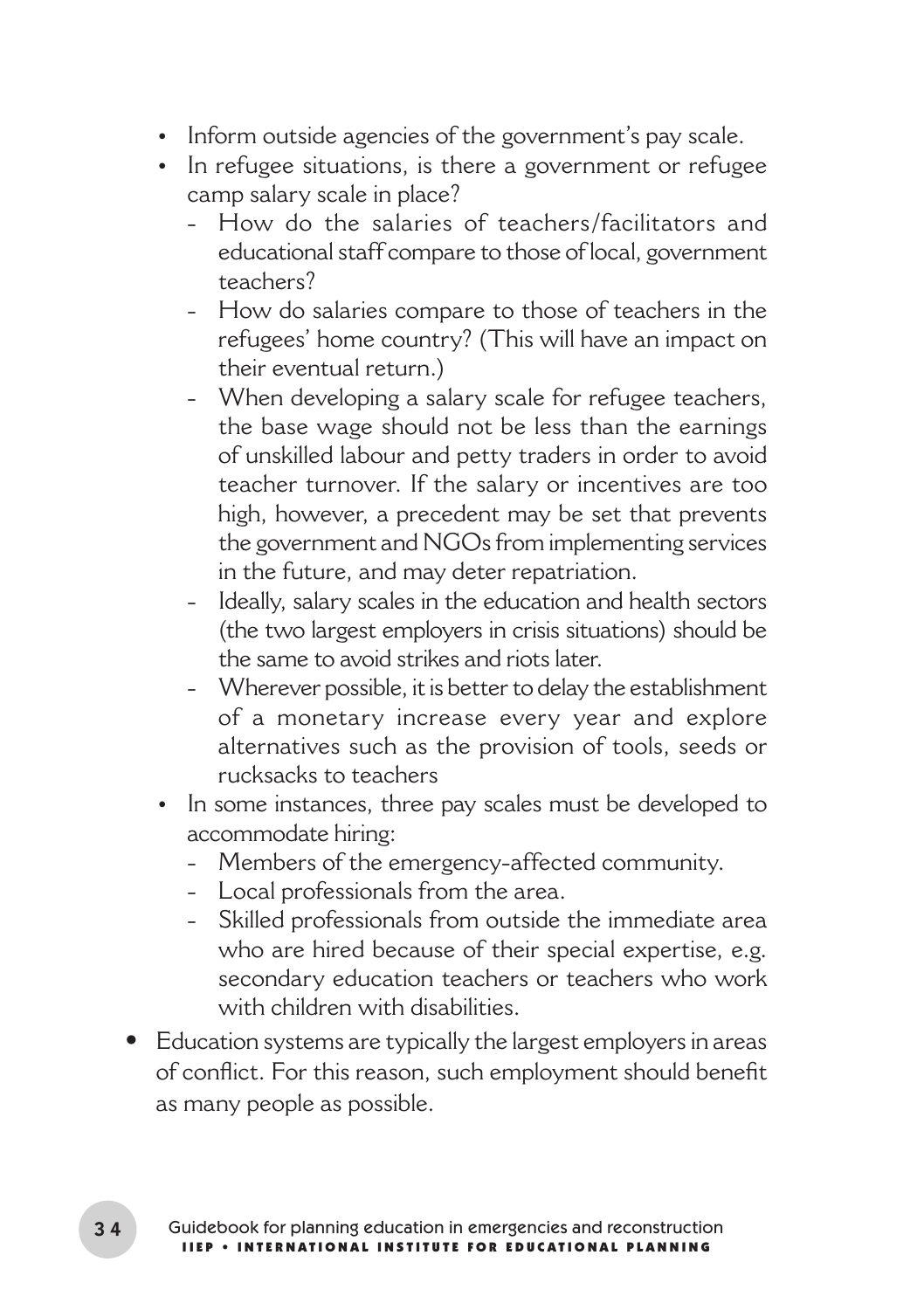# **CD** TEACHER PAYMENTS IN REFUGEE SITUATIONS

In Tanzania, a single simple pay scale was adopted for refugee and Tanzanian educators. The payment matrix included a modest pay scale for refugee staff (who also benefited from relief assistance such as free food, health care and shelter), a slightly higher pay scale for locally recruited national staff (to compensate for their not receiving relief assistance) and a significantly higher pay scale for staff recruited from the capital, who had to relocate and perhaps maintain two homes.

Over seven years, Liberian refugee teachers in Guinea and Côte d'Ivoire slowly increased their salaries to US\$80 per month. Upon repatriation, however, the Liberian government could only pay US\$10 per month, which created a disincentive to repatriate and for those who did return, a disincentive to continue teaching – further disrupting the education of the children.

Source: [Sinclair \(2002\)](#page-22-0) and Julian Watson, personal communication

- Educators should not have more than one job. •
- Women, especially those who are single with children, should be considered for teaching and non-teaching jobs.
- **2. Consider non-monetary forms of support that can be provided to increase teachers' motivation, in addition to salaries/cash payments.**

There are a number of alternative sources of incentives and support:

- In-service training to support teachers in their task and provide necessary motivation.
- Mentoring systems to support teachers. **•**
- Other, non-cash incentives, such as food or housing **•** allowances.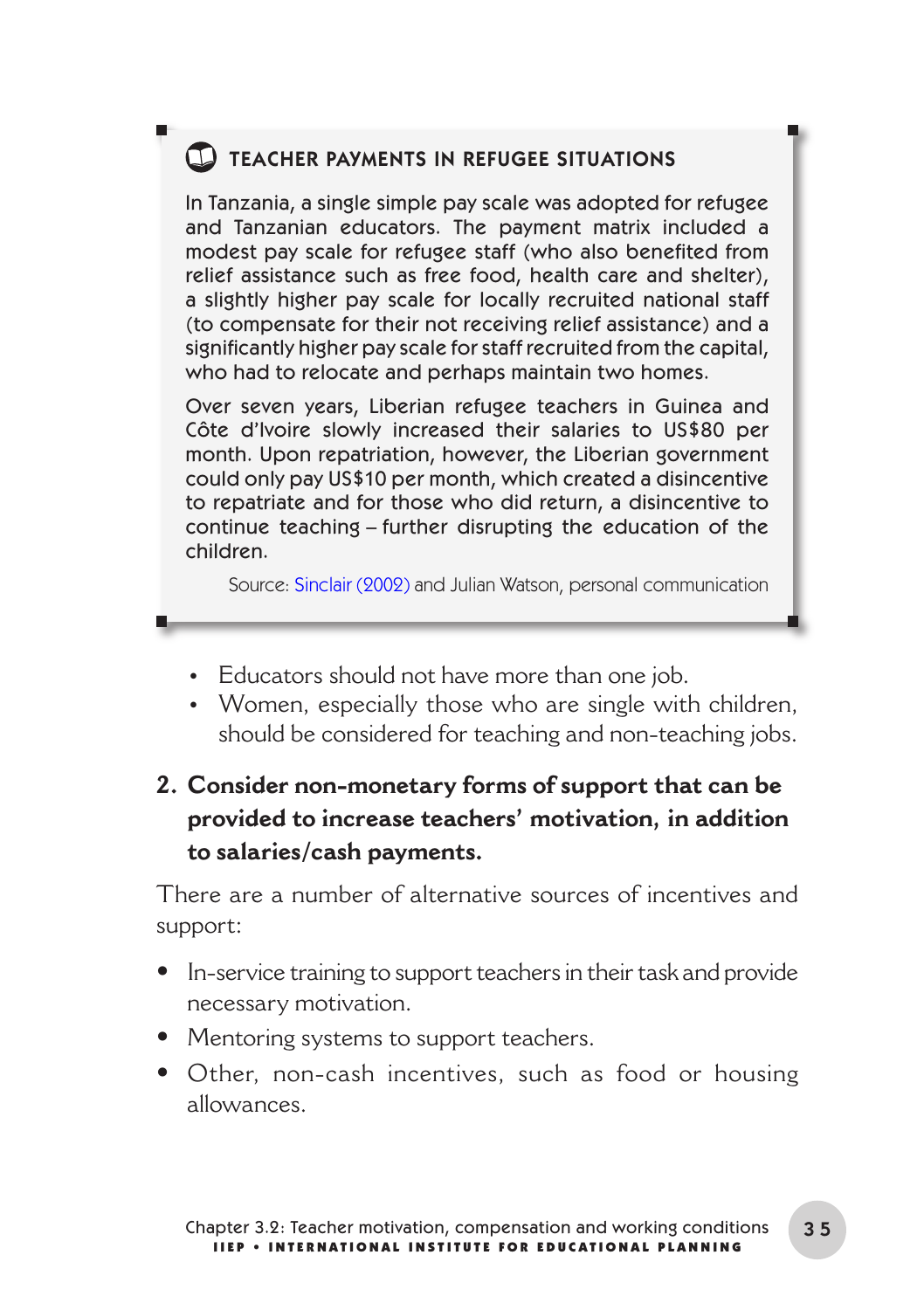- Bicycles, if distances are great between teachers' homes and **•** their schools.
- Improvements in working conditions (see also the *Guidebook,*  **•** *Chapter 2.6*, 'Learning spaces and school facilities' and *Chapter 4.8*, 'Textbooks, educational materials and teaching aids').
	- How many children are in the classroom? Are there systems in place to evaluate whether classrooms are overcrowded, and what can be done to assist teachers who have too many students (e.g. hiring additional teachers, hiring classroom aids or engaging community volunteers)?
	- What are the physical conditions in which teachers work? Are classrooms large enough to accommodate all the children comfortably? What can be done to improve classroom space, e.g. efforts to make classrooms more soundproof so that teachers and students can hear and engage in learning more effectively, provision of movable furniture so children can work in groups, etc.?
	- Do the teachers have teaching and learning materials to assist them with lesson planning and preparation? Issue a complete set of textbooks and teacher guides to each teacher, if not already provided.

#### **3. Consider initiatives to encourage community support of teachers.**

Head teachers and supervisors can be trained in promoting community support for schools, which may also benefit teachers. (See also the *Guidebook*, *Chapter 5.5*, 'Community participation'.)

- Can communities contribute to the payment of teachers? **•**
- Can communities provide other forms of compensation such **•**as food or housing?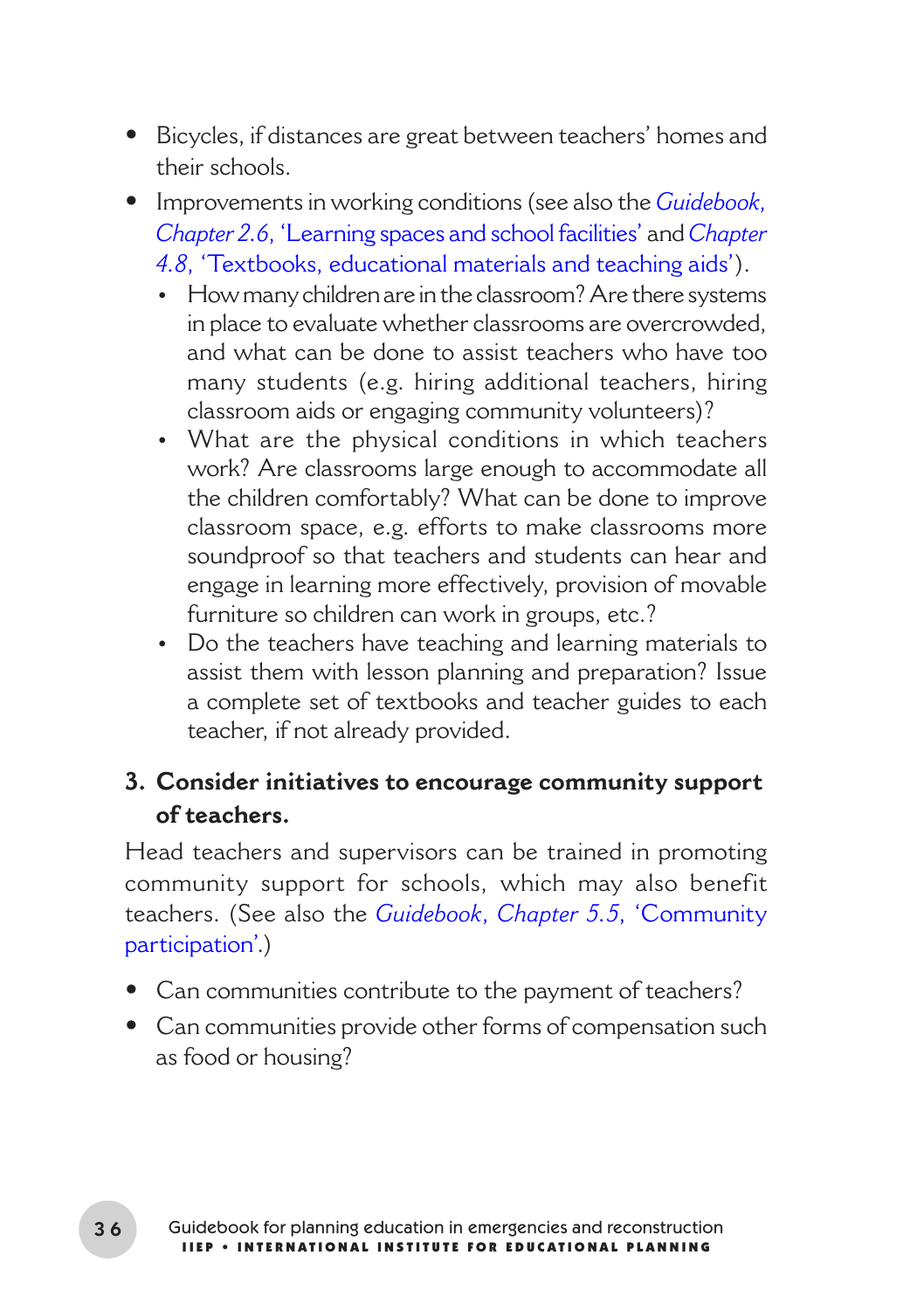- If cleaners, guards, or cooks are paid out of the education budget, can the community take responsibility for these tasks?
- Are there other forms of support that communities can provide, **•** e.g. special events to recognize teachers' efforts, support to school gardening projects, physical labour to construct classrooms in order to improve the learning environment for teachers and students, etc. ?

#### **4. Review financial control systems related to teacher payment.**

Government and other education providers should review their systems of financial control. (See also the *Guidebook*, *Chapter 5.8*, 'Budget and financial management'.)

- By what mechanism do teacher actually receive their **•** salary? Are they being paid regularly and on time? Who handles the money? Are teachers receiving the correct amount? If not, review the payment process to determine necessary controls to minimize corruption in the teacher payment process.
- Are teachers paid in cash? If so, are systems in place to move **•** this amount of hard currency safely into the field? Is it possible to pay teachers through a local bank?
- Are teachers in remote rural areas required to travel **•** periodically to a town, or to the capital city, to receive their payments? This disrupts their classroom duties. If so, make arrangements for local payment of salaries.
- Does the school administration deduct items such as union **•**dues out of the wages? How has this been decided? Are the dues accounted for?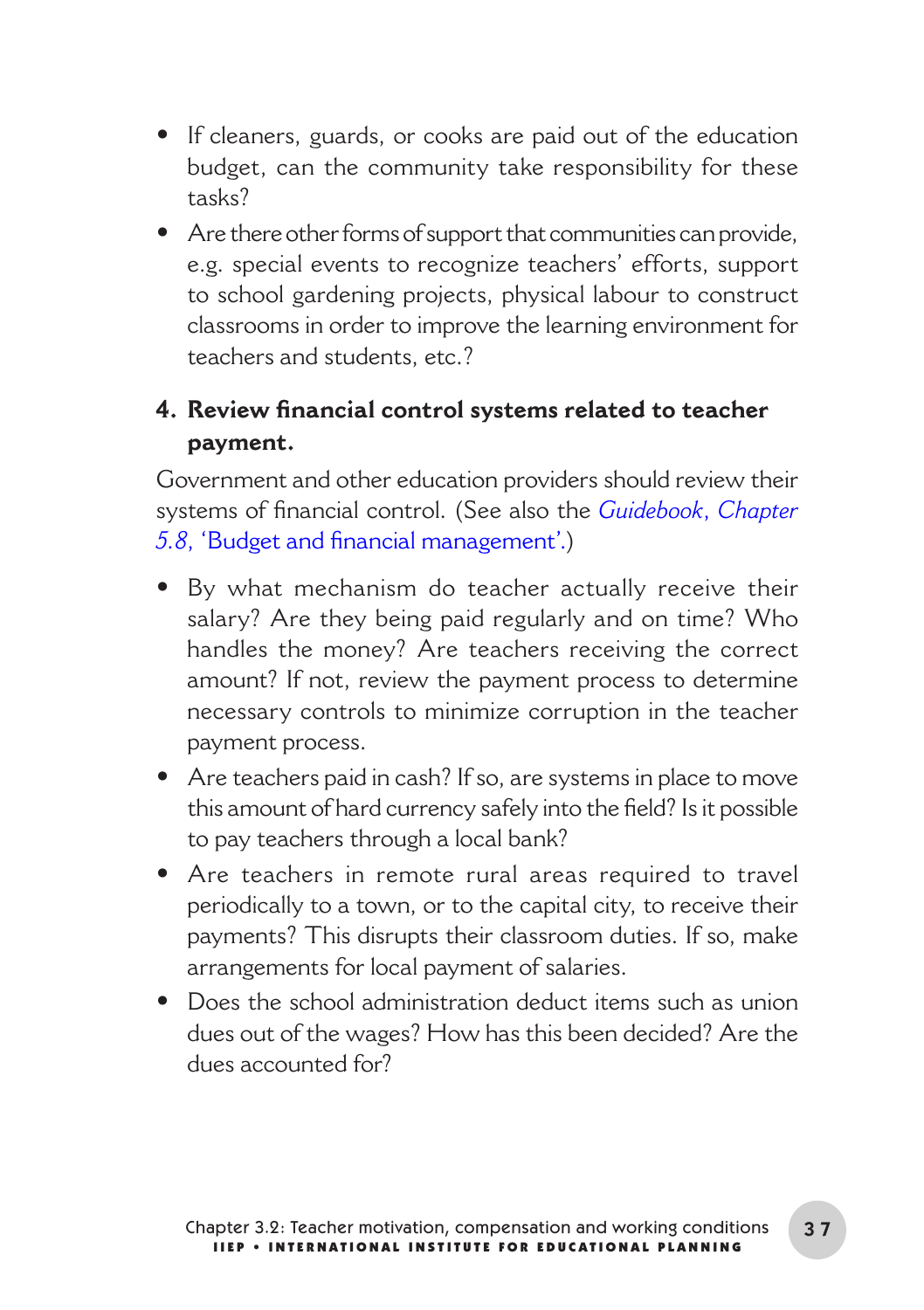- <span id="page-13-0"></span>Are there mechanisms to ensure that only active teachers and **•** not 'ghost teachers' are on the payroll? Ghost teachers may include teachers in exile, teachers who have obtained other employment but are still receiving their teacher salaries, or deceased teachers.
- **5. In situations where teachers or educated people have fled persecution, ensure that payroll lists cannot be used as a means of identifying and targeting individuals.**
- Consider who has access to the lists. **•**
- Store the lists in a safe and secure location with limited **•** access.

# TOOLS AND RESOURCES

## **1. INEE minimum standards for teachers' compensation and working conditions**

#### Standard 2: Work conditions

Teachers and other education personnel have clearly defined conditions of work, follow a code of conduct and are appropriately compensated.

#### Key indicators

Compensation and conditions of work are specified in a job **•**contract, and compensation is provided on a regular basis, related to the level of professionalism and efficiency of work.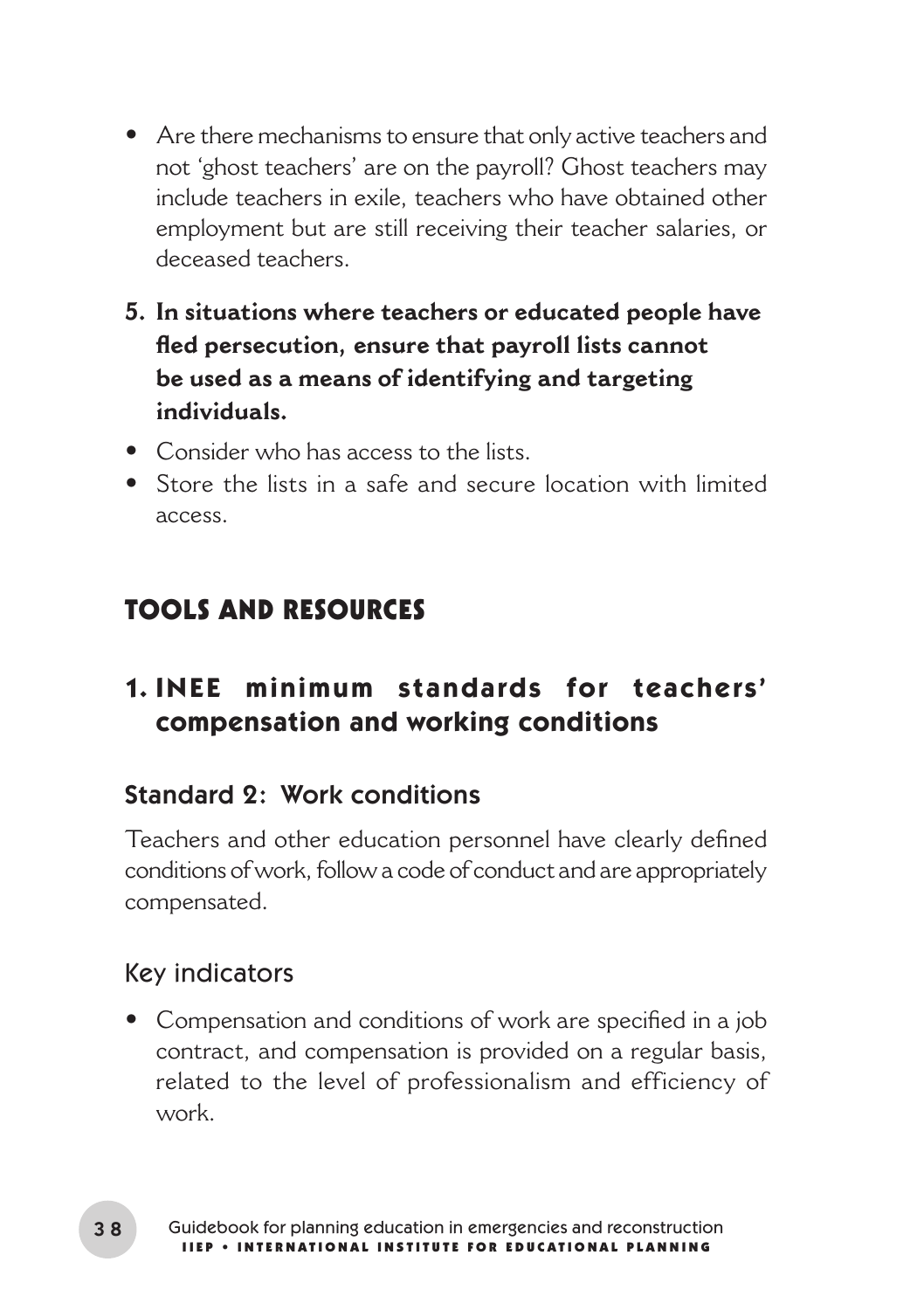- **•** International actors coordinate with educational authorities, community education committees and NGOs to develop appropriate strategies, and agree to use fair, acceptable and sustainable remuneration scales for the various categories and levels of teachers and other education personnel.
- The code of conduct and defined conditions of work are **•** developed in a participatory manner, involving both education personnel and community members, and there are clear implementation guidelines.
- The code of conduct is signed and followed by education **•** personnel, and appropriate measures are documented and applied in cases of misconduct and/or violation of the code of conduct.

#### INEE minimum standards guidance notes

- **Conditions of work** should specify job description, **1.** compensation, attendance, hours/days of work, length of contract, support and supervision mechanisms, and dispute resolution mechanisms (see also 'Standard 1, guidance note 1' above [in [INEE, 2004\]](#page-21-0)).
- **Compensation** can be monetary or non-monetary, should **2.**be appropriate (as agreed upon), and paid regularly. The appropriate level of compensation should be determined through a participatory process ensuring coordination between the actors involved. It should aim to be at a level that ensures professionalism and continuity of service and sustainability. In particular, it should be sufficient to enable teachers to focus on their professional work rather than having to seek additional sources of income to meet their basic needs. Compensation should be contingent on adherence to the conditions of work and code of conduct.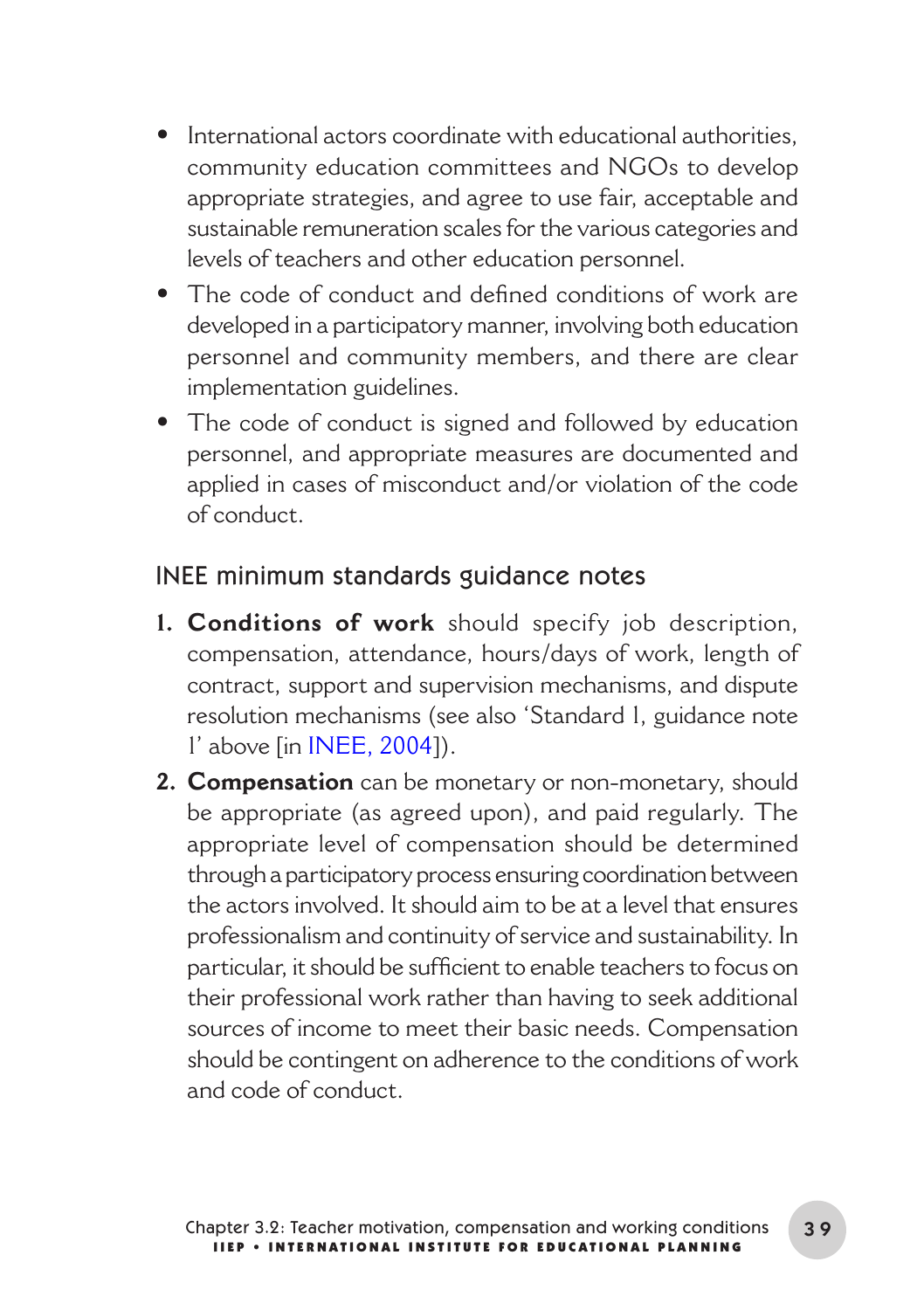Care should be taken to avoid a situation where teachers from different backgrounds (e.g. nationals and refugees) receive different levels of pay. Key actors should be involved in the development of long-term strategies for a sustainable compensation system. There should be coordination between United Nations agencies, NGOs, educational authorities and other organizations to determine common levels of compensation.

**The code of conduct** should set clear standards of **3.** behaviour for education personnel and specify the mandatory consequences for persons who do not comply with these standards. The code should apply to the learning environment and to education programme events or activities. The code should ensure that teachers and education personnel promote a positive learning environment and the well-being of learners.

The code should state, among other things, that education personnel:

- Exhibit professional behaviour by maintaining a high standard of conduct, self-control and moral/ethical behaviour.
- Participate in creating an environment in which all students are accepted.
- Maintain a safe and healthy environment, free from harassment (including sexual harassment), intimidation, abuse and violence, and discrimination.
- Maintain regular attendance and punctuality. •
- Demonstrate professionalism and efficiency in their work.
- Exhibit other behaviours as deemed appropriate by the community and education stakeholders.
- **Code implementation guidelines:**there should be training **4.**on the code of conduct for all education and non-education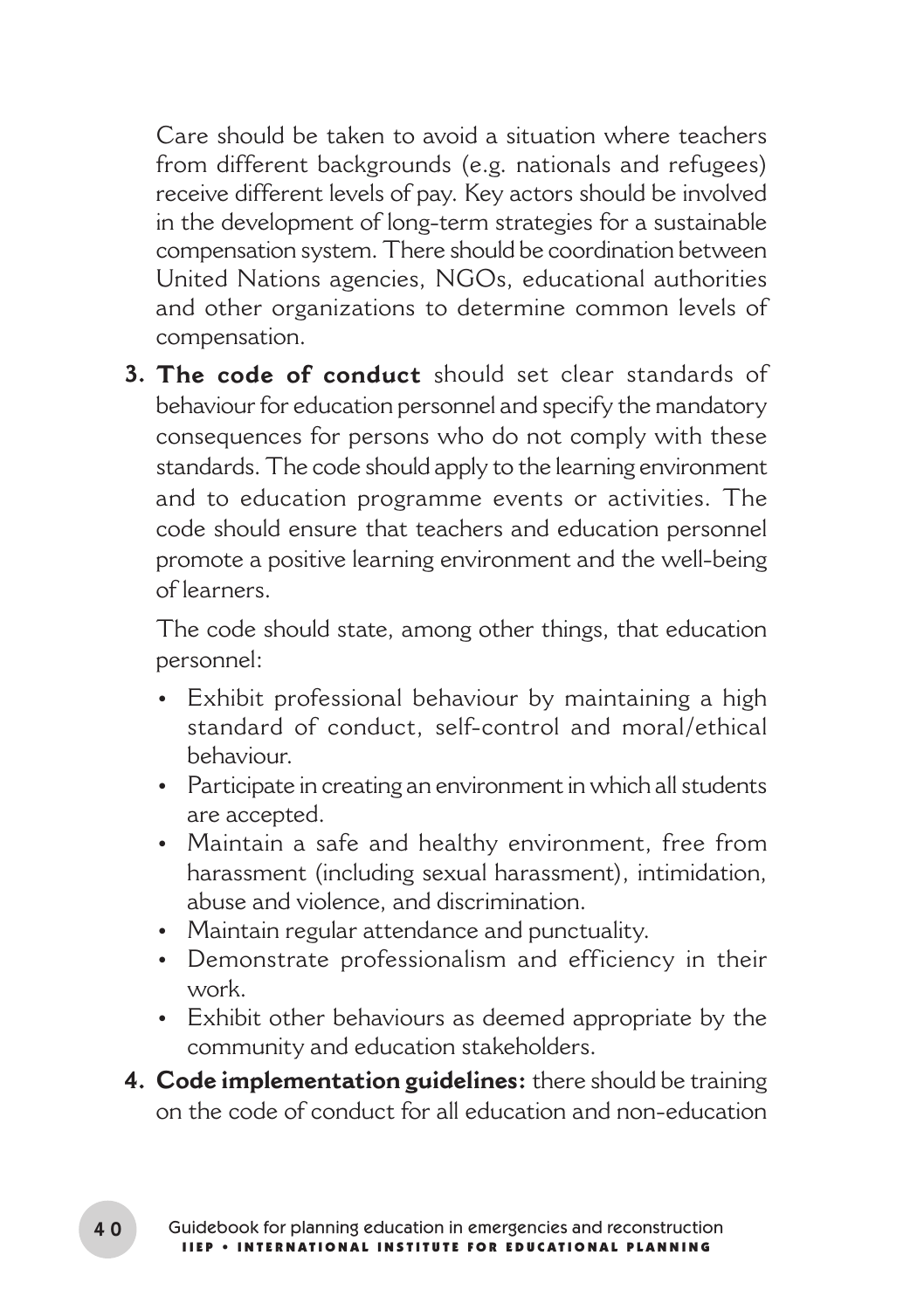personnel who work in the learning environment. Training and support should be provided to members of community education committees and education supervisors and managers on their roles and responsibilities in monitoring the implementation of codes of conduct. They should also be helped to identify and incorporate key concerns around codes of conduct into school/non-formal education programme action plans. Supervisory mechanisms should establish transparent reporting and monitoring procedures, which protect the confidentiality of all parties involved.

Source[: INEE \(2004: 67-68\).](#page-21-0)

#### **2. INEE minimum standards – teacher's code of conduct**

#### **At all times, the teacher:**

- Acts in a manner that maintains the honour and dignity of the profession.
- Protects the confidentiality of anything said by a student in confidence.
- Protects students from conditions that interfere with learning or are harmful to the students' health and safety.
- Does not take advantage of his or her position to profit in any way.
- Does not sexually harass any student or have any manner of sexual relationship with a student.
- Is a good, honest role model.

#### **In the classroom, the teacher:**

- Promotes a positive and safe learning environment.
- Teaches in a manner that respects the dignity and rights of all students.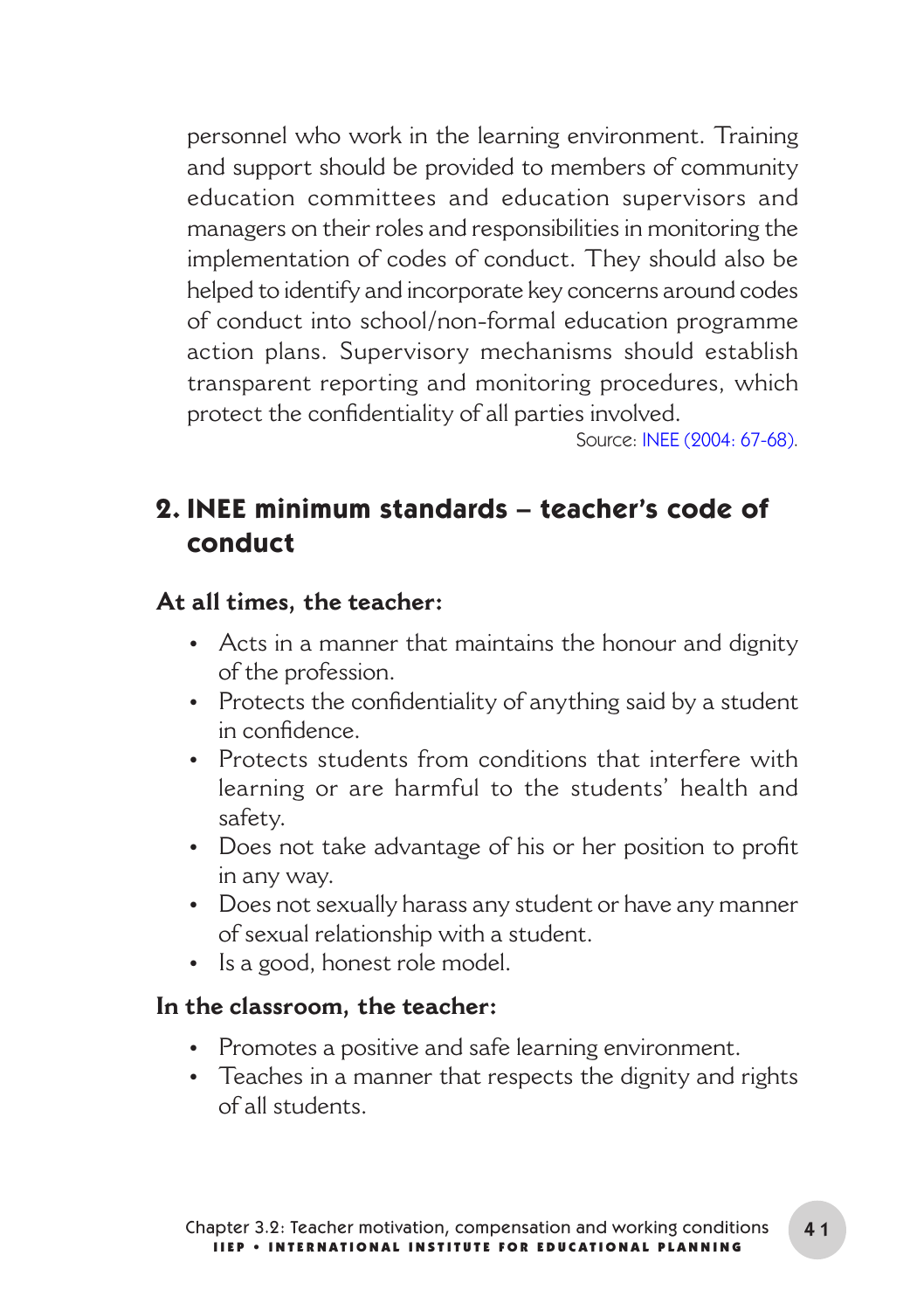- Promotes students' self-esteem, confidence and selfworth.
- Promotes high expectations of students and helps each student to reach his/her potential.
- Encourages students to develop as active, responsible and effective learners.
- Creates an atmosphere of trust.

#### **In his/her professional life, the teacher:**

- Displays a basic competence in educational methodology and his/her subject.
- Displays an understanding (in his/her teaching) of how children learn.
- Is always on time for class and prepared to teach.
- Does not engage in activities that adversely affect the quality of his/her teaching.
- Takes advantage of all professional development opportunities and uses modern, accepted teaching methods.
- Teaches principles of good citizenship, peace and social responsibility.
- Honestly represents each student's performance and examination results.

#### **With respect to the community, the teacher:**

- Encourages parents to support and participate in their children's learning.
- Recognizes the importance of family and community involvement in school.
- Supports and promotes a positive image of the school.

In addition to the items mentioned here, the teacher is expected to abide by all other rules and policies of the wider environment (camp, school, etc.).

Source: [INEE \(2004: 70\).](#page-21-0)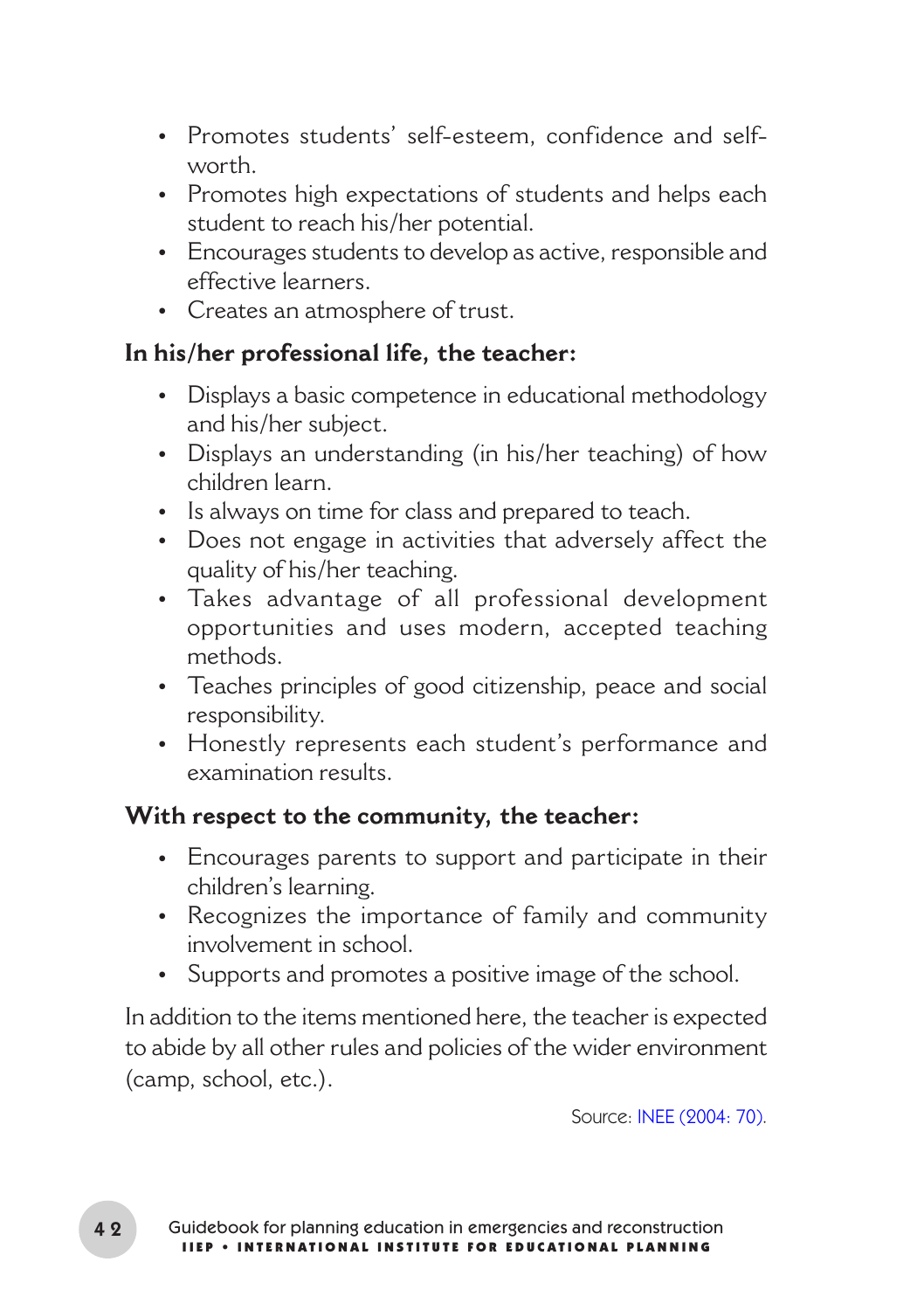# **3. NGO support to education in emergencies**

Governments in disaster and post-conflict situations often do not have the funds to pay teachers an appropriate wage. The matrix below (adapted from [INEE, 2003\)](#page-21-0) presents some ideas for how NGOs can support government schools, and some potential positive and negative impacts of each strategy.

|                                                                                                                                                                                                                                                                                                                   | <b>POSITIVE IMPACTS</b>                                                                                                                                                                                                                                                                                                                                                                                                                    | <b>NEGATIVE IMPACTS</b>                                                                                                                                                                                                                                                                                                                                         |  |  |  |
|-------------------------------------------------------------------------------------------------------------------------------------------------------------------------------------------------------------------------------------------------------------------------------------------------------------------|--------------------------------------------------------------------------------------------------------------------------------------------------------------------------------------------------------------------------------------------------------------------------------------------------------------------------------------------------------------------------------------------------------------------------------------------|-----------------------------------------------------------------------------------------------------------------------------------------------------------------------------------------------------------------------------------------------------------------------------------------------------------------------------------------------------------------|--|--|--|
| STRATEGIES TO ASSIST THE GOVERNMENT                                                                                                                                                                                                                                                                               |                                                                                                                                                                                                                                                                                                                                                                                                                                            |                                                                                                                                                                                                                                                                                                                                                                 |  |  |  |
| NGO pays<br>teachers and school<br>administrators a<br>full or partial salary<br>while government<br>systems are<br>established                                                                                                                                                                                   | • Education system starts and<br>maximum number of children<br>attends school                                                                                                                                                                                                                                                                                                                                                              | • Undermines government<br>authority<br>• Unsustainable and raises<br>the question of when<br>the government will be<br>$able - or willing - to pay$<br>salaries<br>• May create disincentives<br>for teachers to continue<br>teaching after NGO<br>programme ends                                                                                              |  |  |  |
| NGO pays<br>incentives - all<br>teachers receive<br>the same amount.<br>regardless of<br>experience and<br>qualifications - for a<br>limited period, e.g.<br>the duration of a<br>programme.<br>The expectation<br>is that the<br>government will<br>resume payment of<br>teacher salaries as<br>soon as possible | • Pressure on government to<br>receive and take responsibility<br>for the teachers as well as<br>for children and for new<br>classrooms as part of the total<br>programme<br>• Trained teachers will continue<br>teaching; children who<br>complete NGO programmes<br>can enter public school system<br>afterwards<br>• New teachers prove their skills<br>and government has some<br>time to consider and plan for<br>additional salaries | • Teachers will be unhappy<br>with the incentive system<br>and the lack of a pay scale<br>• Despite an agreed<br>commitment to pay<br>salaries, the government<br>may be unable or unwilling<br>to pay the salaries<br>regularly. This will result in<br>severe motivation problems<br>for teachers who have<br>become used to regular<br>payments from the NGO |  |  |  |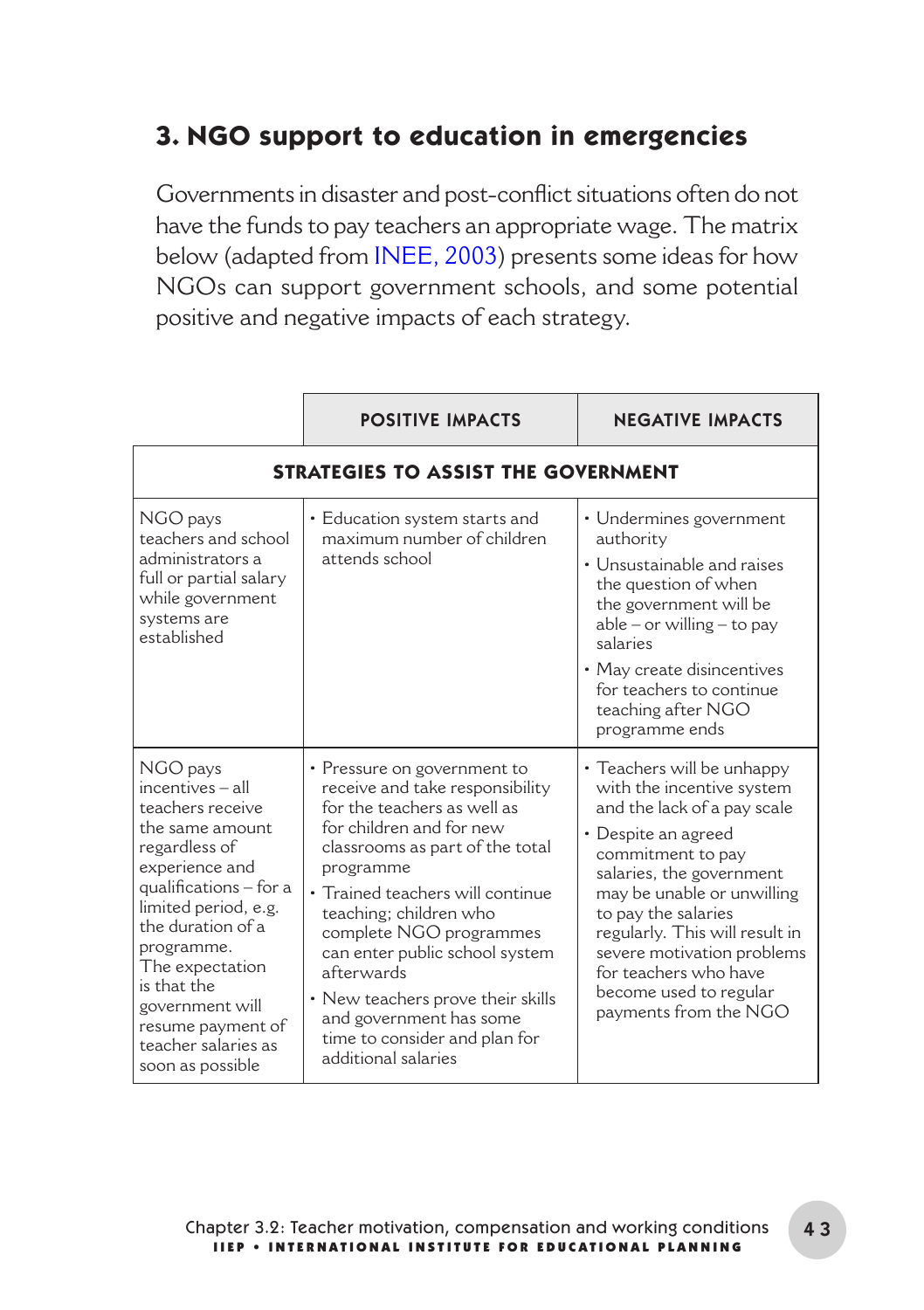|                                                                       | <b>POSITIVE IMPACTS</b>                                                                                                                                                                                                                                                                                                                                                                                                                                  | <b>NEGATIVE IMPACTS</b>                                                                              |
|-----------------------------------------------------------------------|----------------------------------------------------------------------------------------------------------------------------------------------------------------------------------------------------------------------------------------------------------------------------------------------------------------------------------------------------------------------------------------------------------------------------------------------------------|------------------------------------------------------------------------------------------------------|
| NGO advocacy<br>with local<br>government to<br>compensate<br>teachers | • Additional pressure on the<br>government to pay teachers<br>• Identification of whether<br>the problem is lack of money<br>or administrative (e.g. no<br>computers to compile payroll<br>or transportation to deliver<br>salaries to schools)<br>· Identification of alternative<br>means to support teachers.<br>In some countries, teachers<br>and civil servants are given<br>an allocation of farmable<br>land instead of monetary<br>compensation | • Possible loss of political<br>capital and leverage on<br>a very complicated and<br>political issue |
| NGO advocacy<br>with donors                                           | • Pressure on the local<br>government separate from<br>NGOs<br>• Possible attention and<br>assistance                                                                                                                                                                                                                                                                                                                                                    | • Possible loss of political<br>leverage                                                             |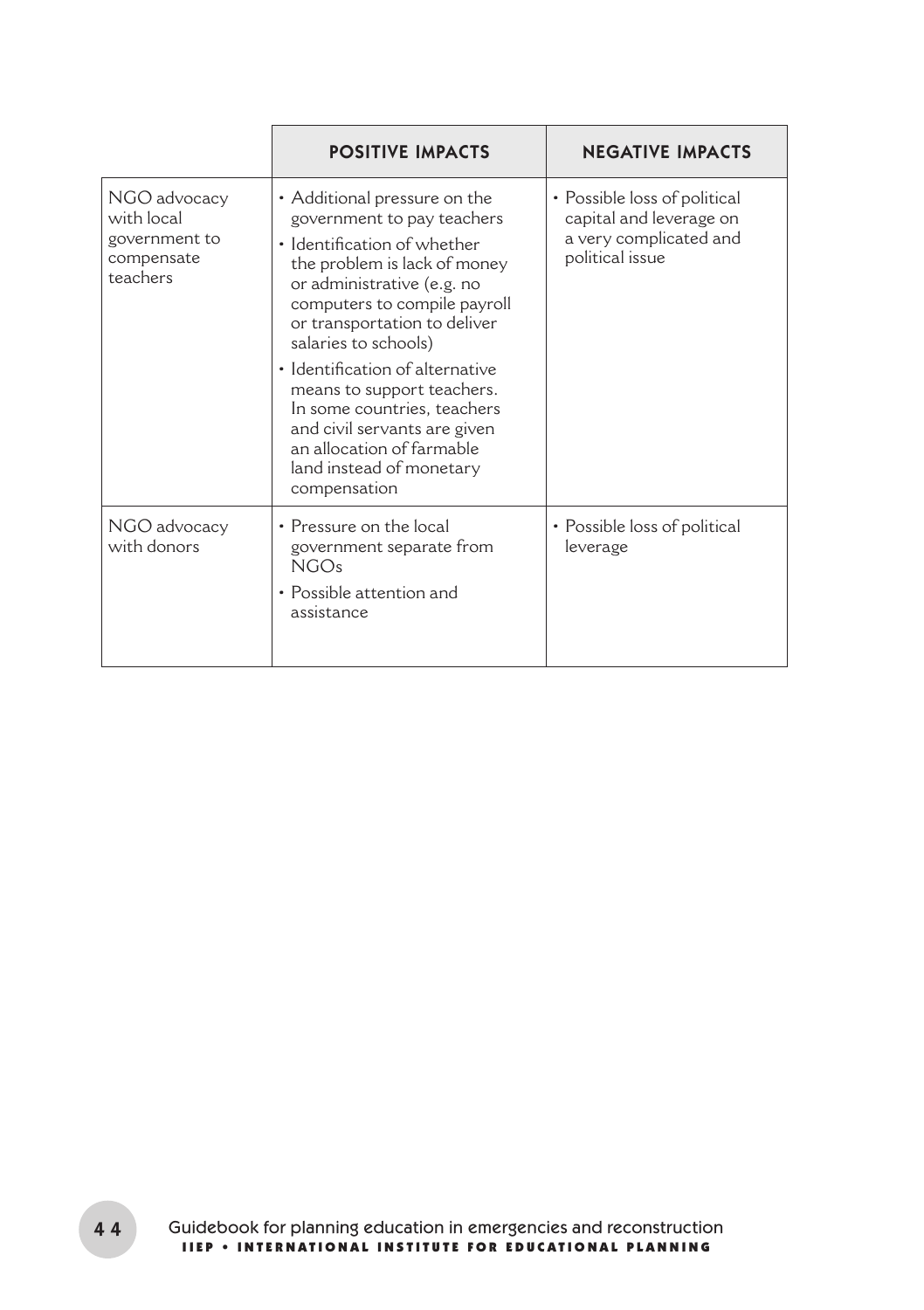POSITIVE IMPACTS NEGATIVE IMPACTS

| STRATEGIES TO SUPPORT SCHOOLS THROUGH COMMUNITIES                                                                                |                        |                                                                                                                                                                                                                                                                                                                           |                                                                                                                                                                                                                        |  |
|----------------------------------------------------------------------------------------------------------------------------------|------------------------|---------------------------------------------------------------------------------------------------------------------------------------------------------------------------------------------------------------------------------------------------------------------------------------------------------------------------|------------------------------------------------------------------------------------------------------------------------------------------------------------------------------------------------------------------------|--|
| Help in establishing school<br>fees (and exemptions for<br>the poor)                                                             |                        | · Sustainable<br>• Typically part of the pre-<br>conflict culture<br>· Some children might be<br>able to attend school                                                                                                                                                                                                    | · Some children might not<br>be able to attend school<br>• Fees might not provide<br>adequate income to<br>teachers                                                                                                    |  |
| NGO support for school<br>agriculture or income<br>generation projects (cash<br>crops, animal husbandry,<br>bees)                |                        | · Sustainable (but often<br>ineffectual since school<br>administration, parents<br>and teachers may not be<br>good managers of income<br>generation projects)<br>• Typically part of the pre-<br>conflict culture<br>· Educational opportunity<br>in regard to teaching<br>agriculture, business, and<br>animal husbandry | · Students, often of one<br>gender, are frequently<br>used for labour in the<br>school fields, taking away<br>from the time they could<br>be studying<br>• Takes school<br>administrators' time away<br>from education |  |
| Teacher<br>housing<br>incentives<br>(NGO to<br>build houses<br>for returning<br>teachers)                                        | On school<br>compound  | $\cdot$ Can enhance school's<br>permanent capital                                                                                                                                                                                                                                                                         | • May hinder permanent<br>settlement of families<br>since they are living on<br>school property<br>• Creates a precedent for<br>returning teachers and<br>other professionals                                          |  |
|                                                                                                                                  | Off school<br>compound | • Enhances community and<br>family return                                                                                                                                                                                                                                                                                 | • Disadvantages teachers<br>who stayed during the<br>crisis                                                                                                                                                            |  |
| Paying school teachers for<br>additional work on NGO<br>sponsored supplementary<br>education projects, such as<br>adult literacy |                        | • Provides services for<br>other portions of the<br>population<br>• Lays the groundwork<br>for these services being<br>included in the national<br>agenda                                                                                                                                                                 | • Potentially overworks<br>teachers and school<br>administrators<br>• Potentially unsustainable<br>by the community and by<br>the government                                                                           |  |
| NGO support for creation<br>of a mentoring system for<br>teachers in which mentors<br>receive an incentive                       |                        | • Increases the quality of<br>education                                                                                                                                                                                                                                                                                   | • Unsustainable<br>• Assists few teachers<br>financially                                                                                                                                                               |  |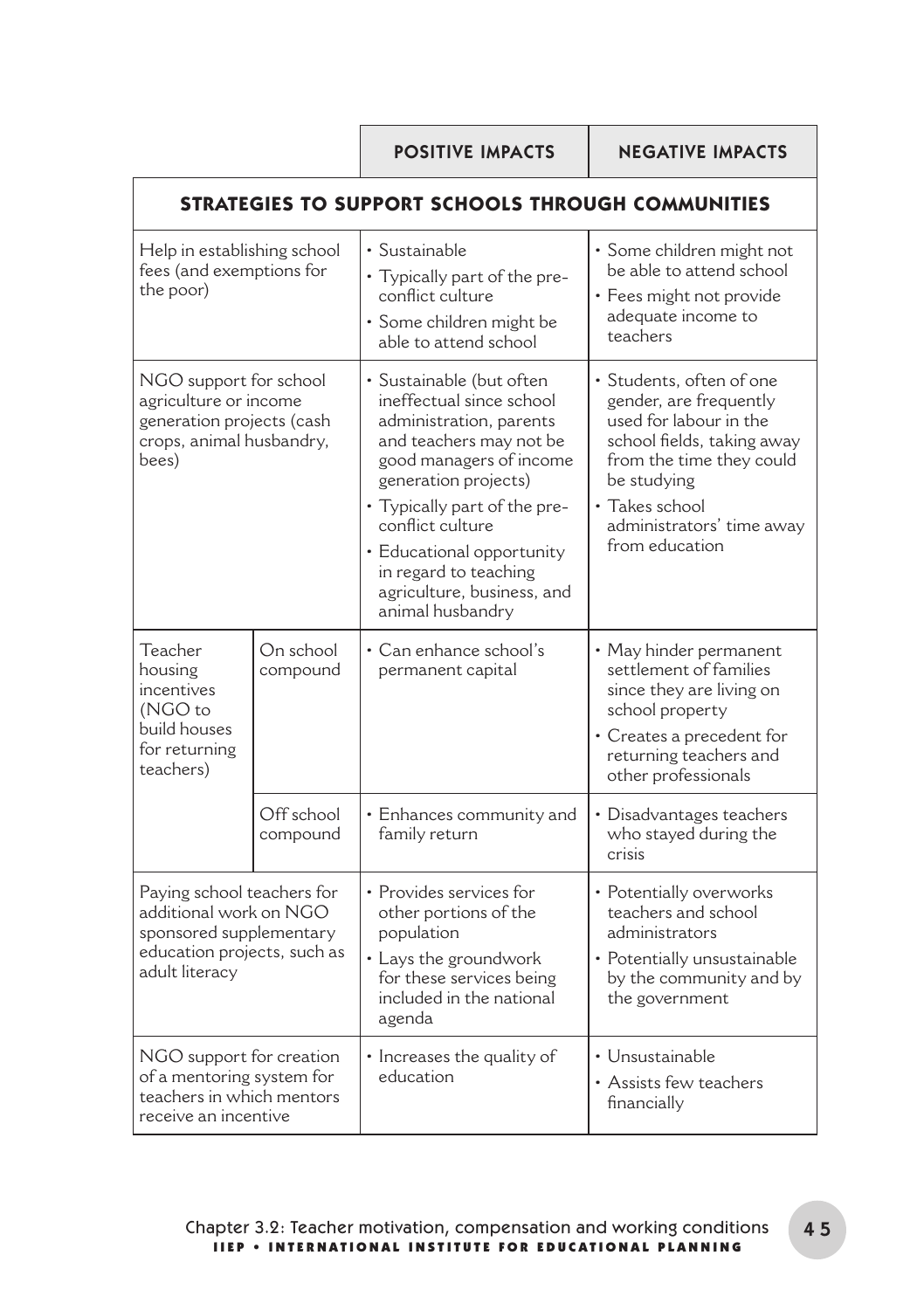#### <span id="page-21-0"></span>REFERENCES AND FURTHER READING

- Bruns, B.; Mingat, A.; Rakotomalala, R. 2003. *Achieving [universal primary education by 2015: a chance for every child](http://siteresources.worldbank.org/EDUCATION/Resources/278200-1089739404514/achieving_efa_full.pdf)*. Washington, DC: World Bank.
- Chapman, D. 1994. *[Reducing teacher absenteeism and attrition:](http://unesdoc.unesco.org/Ulis/cgi-bin/ulis.pl?catno=99192&set=4AE8D77D_3_72&gp=1&ll=1)  causes, consequences and responses.* Paris: IIEP-UNESCO.
- ILO/UNESCO, 1966. *[Recommendation concerning the status of](http://unesdoc.unesco.org/images/0011/001140/114048e.pdf#page=25)  teachers*. Geneva: ILO.
- [INEE \(Inter-Agency Network for Education in Emergencies\).](http://www.ineesite.org/uploads/documents/store/doc_1_Assessing_Resource_Needs_-_Teachers.pdf)  2003. *INEE Good practice guide: education structures & management – compensation and payment of educational staff.* Retrieved 4 September from www.ineesite.org/toolkit/docs/ doc<sup>1</sup> Compensation and Payment of Educational Staff.pdf
- [INEE \(Inter-Agency Network for Education in Emergencies\).](www.ineesite.org/minimum_standards/MSEE_report.pdf)  2004. *Minimum standards for education in emergencies, chronic crises and early reconstruction.* Paris: INEE. Retrieved 10 September 2009 from www.ineesite.org/minimum\_ standards/MSEE\_report.pdf
- [INEE \(Inter-Agency Network for Education in Emergencies\).](http://ineesite.org/uploads/documents/store/doc_1_T_and_OEP_tools_-_INEE_MS_Toolkit.pdf)  2008. *INEE Minimum standards toolkit: teachers and other education personnel*. Retrieved 4 May 2009 from http:// ineesite.org/uploads/documents/store/doc\_1\_T\_and\_OEP\_ tools\_-\_INEE\_MS\_Toolkit.pdf
- [INEE \(Inter-Agency Network for Education in Emergencies\).](www.ineesite.org/index.php/post/teachercomp)  2009. *INEE Guidance notes on teacher compensation in fragile states, situations of displacement and post-crisis recovery.* New York: INEE. Retrieved 19 July 2009 from www.ineesite. org/index.php/post/teachercomp